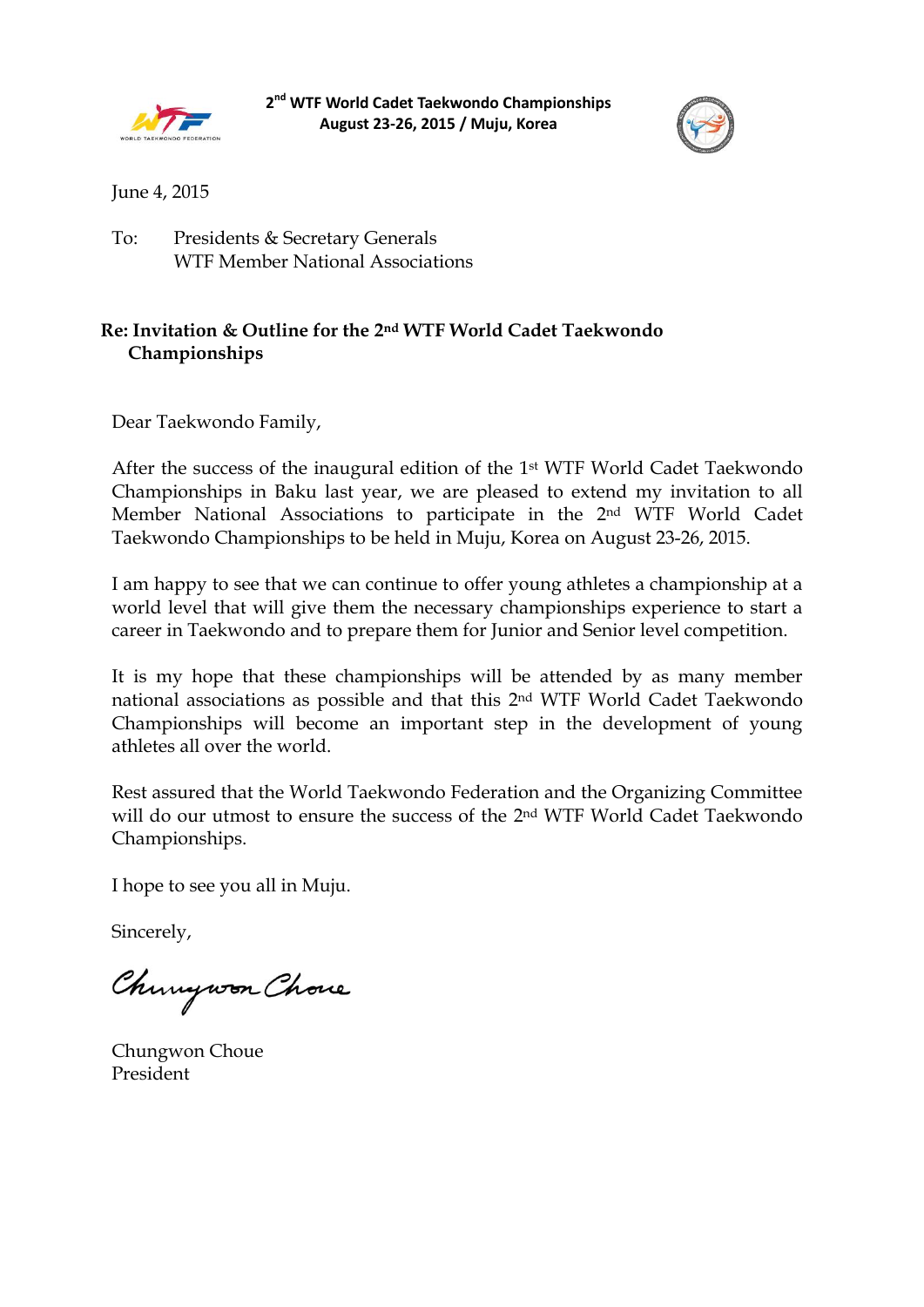



ROOM No. 101, VELODROME 88-2, ORYUN-DONG, SONGPA-GU, SEOUL, KOREA TEL: 82-2-420-4271, 4272, 4273 FAX: 82-2-420-4274

Dear Athletes, Officials, and distinguished Guests!

On behalf of Korea Taekwondo Association, I would like to express my warm welcome to The 2015 WTF World Cadet Taekwondo Championships held in Taekwondo-won, Muju a historic and traditional city and the place of the heart of Taekwondo.

2014 WTF World Cadet Taekwondo Championships in baku has contributed to provide youth athletes from diverse countries with top level of competition experiences as well as opportunities for quality training and technical improvement.

2015 WTF World Cadet Taekwondo Championships also will provide opportunity for technical exchange and improvement of competition compatibility for international youth athletes. I hope that every athlete gains technical improvement and the events contribute to promote cultural exchange among international Young Taekwondo players.

Taekwondowon, the new pilgrimage destination for international taekwondo people, is the birthplace of taekwondo with a befittingly expansive space for interactive, educational, and cultural exchanges, and the pivotal hub to bring taekwondo to the world. It's very meaningful that Championships will be held in Taekwondowon. I would like to thank Mr. HWANG Jung-soo the mayor of Mu-Ju and his staffs, with their support the events could make a successful preparation.

Dear athletes and all participants!

I wish you have memorable experiences and meaningful achievements in the Championships.

Thank you very much.

JUNE 4, 2015

IL'im TW KIM Tae-whan President, Korea Taekwondo Association

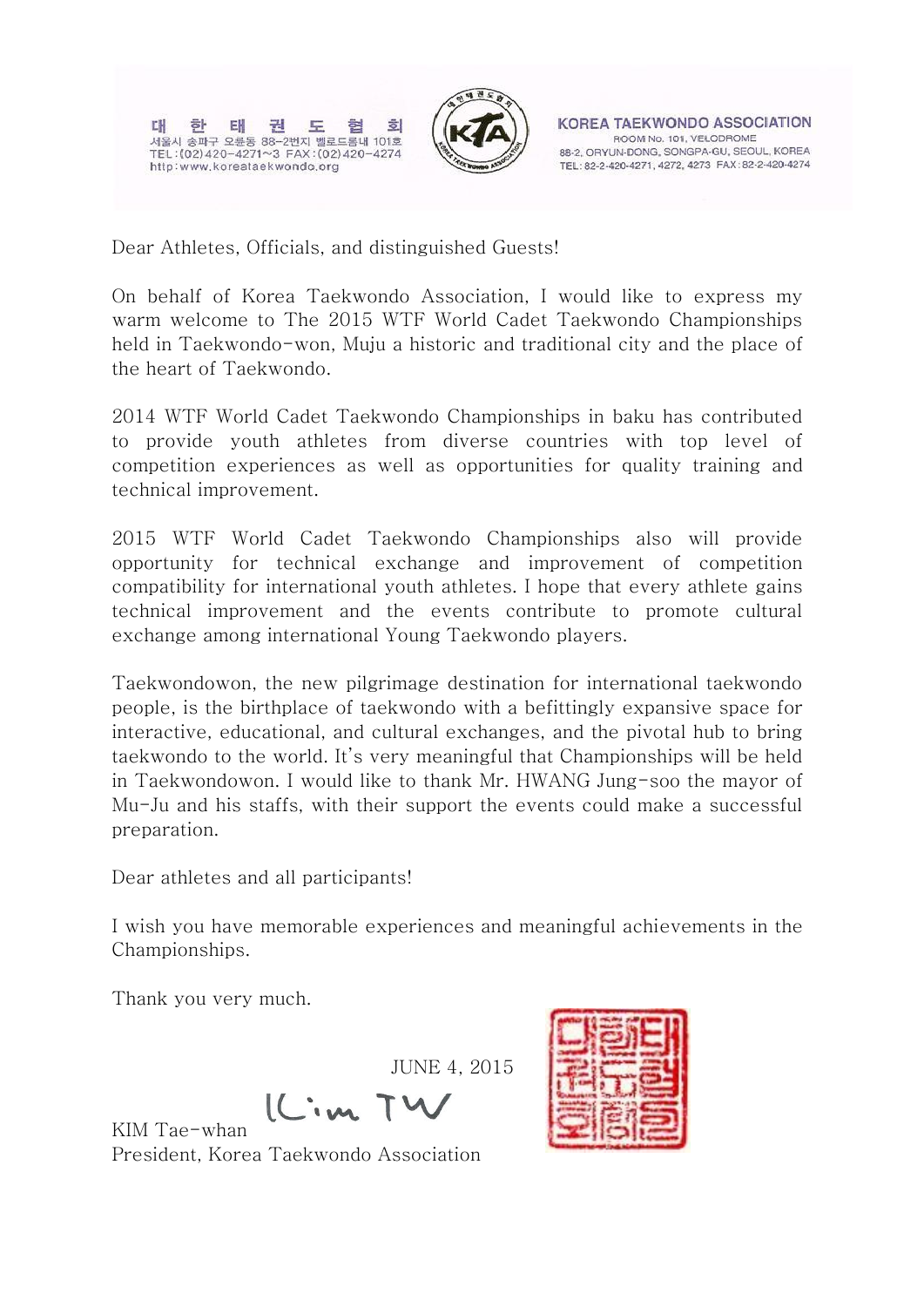

June 4, 2015

# To: Presidents & Secretary Generals WTF Member National Associations

# **Re: Invitation to the 2nd WTF World Cadet Taekwondo Championships**

Dear Taekwondo families around the world,

All of you are cordially invited to the 2nd World Cadet Taekwondo Championships Muju 2015. The Championships, a big sports festival for global taekwondo dream trees, is to be held from Aug. 23 to Aug. 26 this year at Taekwondowon in Muju, Jeollabuk-do, Korea.

Under the slogan of "Vibrant Taekwondo, Dream Tree Taekwondo," This Championships will greatly contribute to the improvement of athletic skills of future taekwondo leaders, and be an opportunity to directly see and feel majesty of Taekwondowon, the mecca of world taekwondo. Also, the Championships is believed to promote harmony and friendship among participants, and to understand Korean tradition and culture through field trip and various experience programs.

The Organizing Committee will exert its best to help all players in the Championships demonstrate their maximum skills and learn a lot of taekwondo techniques and knowledges from the fatherland of taekwondo.

On August, 2015, I will be expecting to meet all of you in Muju, Korea.

Sincerely,

 $\rightarrow +2$ 

Ha-jin Song Chairman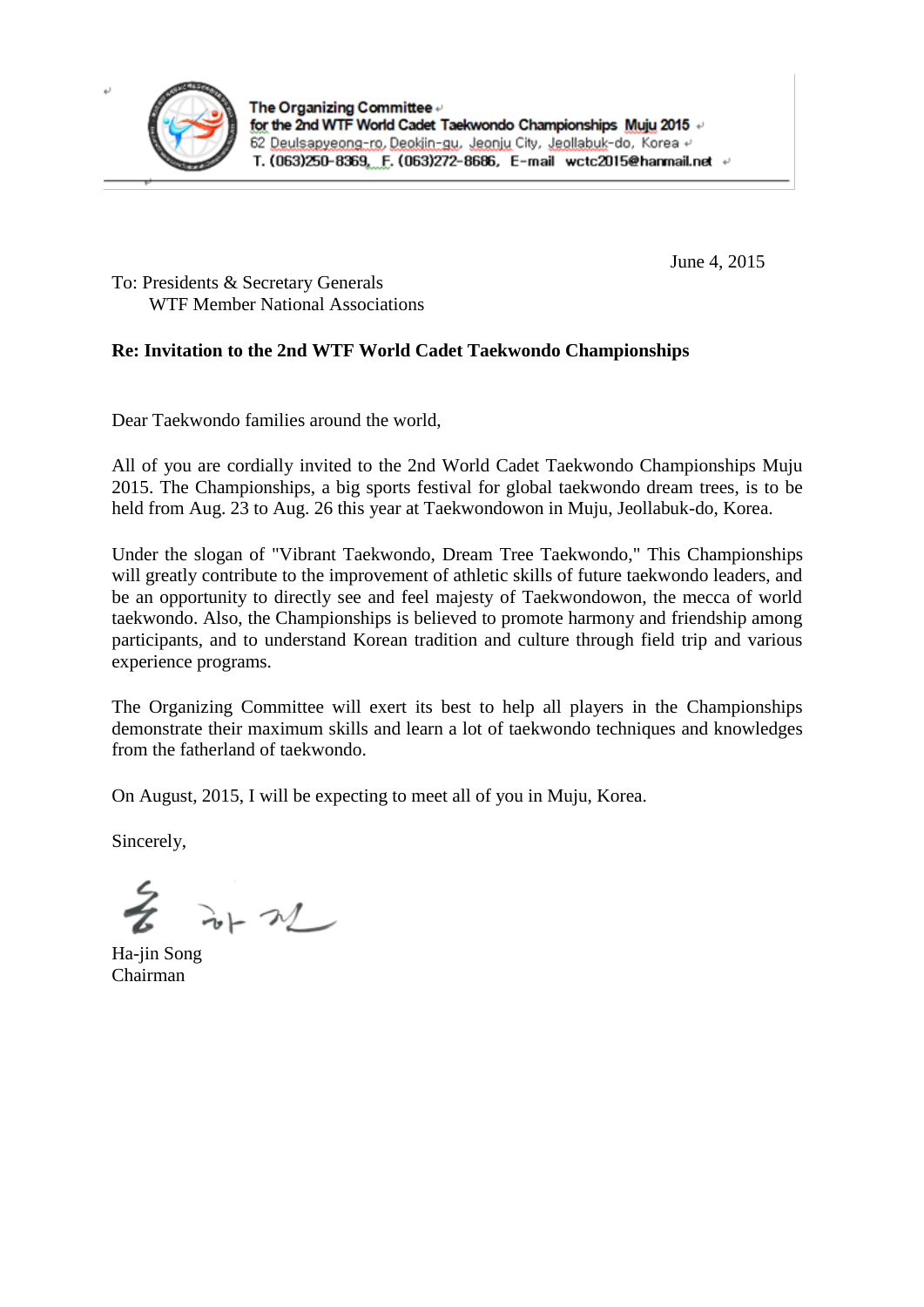



# **OUTLINE**

# **2 nd WTF World Cadet Taekwondo Championships**

| <b>PROMOTER:</b><br>1.       | <b>WORLD TAEKWONDO FEDERATION (WTF)</b>                                   |
|------------------------------|---------------------------------------------------------------------------|
| <b>ADDRESS:</b>              | 5th Fl., Kolon Bldg., 15 Hyoja-ro, Jongno-gu, Seoul, Korea, 110-040       |
| TELEPHONE:                   | +82.2.556.2505 / 82.2.557.5446                                            |
| <b>FAX:</b>                  | +82.2.553.4728                                                            |
| E-MAIL:                      | sport@wtf.org (Sport Department)                                          |
| <b>WEB-SITE:</b>             | http://www.worldtaekwondofederation.net                                   |
|                              |                                                                           |
| <b>ORGANIZING MNA:</b><br>2. | <b>KOREA TAEKWONDO ASSOCIATION</b>                                        |
| <b>ADDRESS:</b>              | Room No. 101, Velodrome, 424, Olympic-Ro, Songpa-gu, Seoul, Korea         |
| TELEPHONE:                   | 82 2 420 4271~3                                                           |
| <b>FAX:</b>                  | 82 2 4 2 0 4 2 7 4                                                        |
| E-MAIL:                      | webmaster@koreataekwondo.org, khan@koreataekwondo.org                     |
|                              | rosewind7942@koreataekwondo.org                                           |
| 3.                           | <b>ORGANIZING COMMITTEE: The 2nd WCTC Muju 2015 Organizing Committee</b>  |
| <b>ADDRESS:</b>              | 62 Deulsapyeoung-ro, Deokjin-gu, Jeonju City, Jeollabuk-do, Korea 561-810 |

| FAX:             | 82 63 272-8686         |
|------------------|------------------------|
| E-MAIL:          | wctc2015@hanmail.net   |
| <b>WEB-SITE:</b> | http://www.wctcmuju.kr |

# 4. **VENUE:: T1 Arena, Taekwondowon**

**ADDRESS:** 1482 Museol-ro, Seolcheon-myeon, Muju-gun, Jeollabuk-do, Korea 568-816

#### **5. QUALIFICATIONS**

|                      | In accordance with Article 4: Qualification of Contestant of the WTF Competition Rules, the contestant must be: |
|----------------------|-----------------------------------------------------------------------------------------------------------------|
| <b>CRITERION #1:</b> | Holder of the nationality of the participating team                                                             |
| <b>CRITERION #2:</b> | One recommended by the WTF National Taekwondo Associationn                                                      |
| <b>CRITERION #3:</b> | Holder of the Kukkiwon Poom or Dan Certificate                                                                  |
|                      | (*A copy of the Poom or Dan certificate should be enclosed when registering for                                 |
|                      | accreditation. In case a contestant has applied for a Kukkiwon Dan certificate but has                          |
|                      | not received it yet, a copy of the Dan application form and the remittance certificate sent                     |
|                      | to the Kukkiwon must be enclosed when registering for accreditation. Please refer to the                        |
|                      | Kukkiwon Web site (www.kukkiwon.or.kr) for more information.)                                                   |
| <b>CRITERION #4:</b> | An athlete must be 12-14 years old in the year of the 2nd WTF World Cadet                                       |
|                      | Taekwondo Championships. Athletes born between January 1, 2001 and December                                     |
|                      | 31, 2003 wil be eligible to participation in the Championships.                                                 |
| <b>CRITERION #5:</b> | Holder of valid WTF Global Athlete Licence (GAL). Any questions on the WTF GAL                                  |
|                      | please contact Mr. Kabir Kar, the WTF Global Licence & Ranking Administration                                   |
|                      | Manager at gmsadmin@wtf.org                                                                                     |

#### **6. COMPETITION RULES**

WTF Competition Rules shall be applied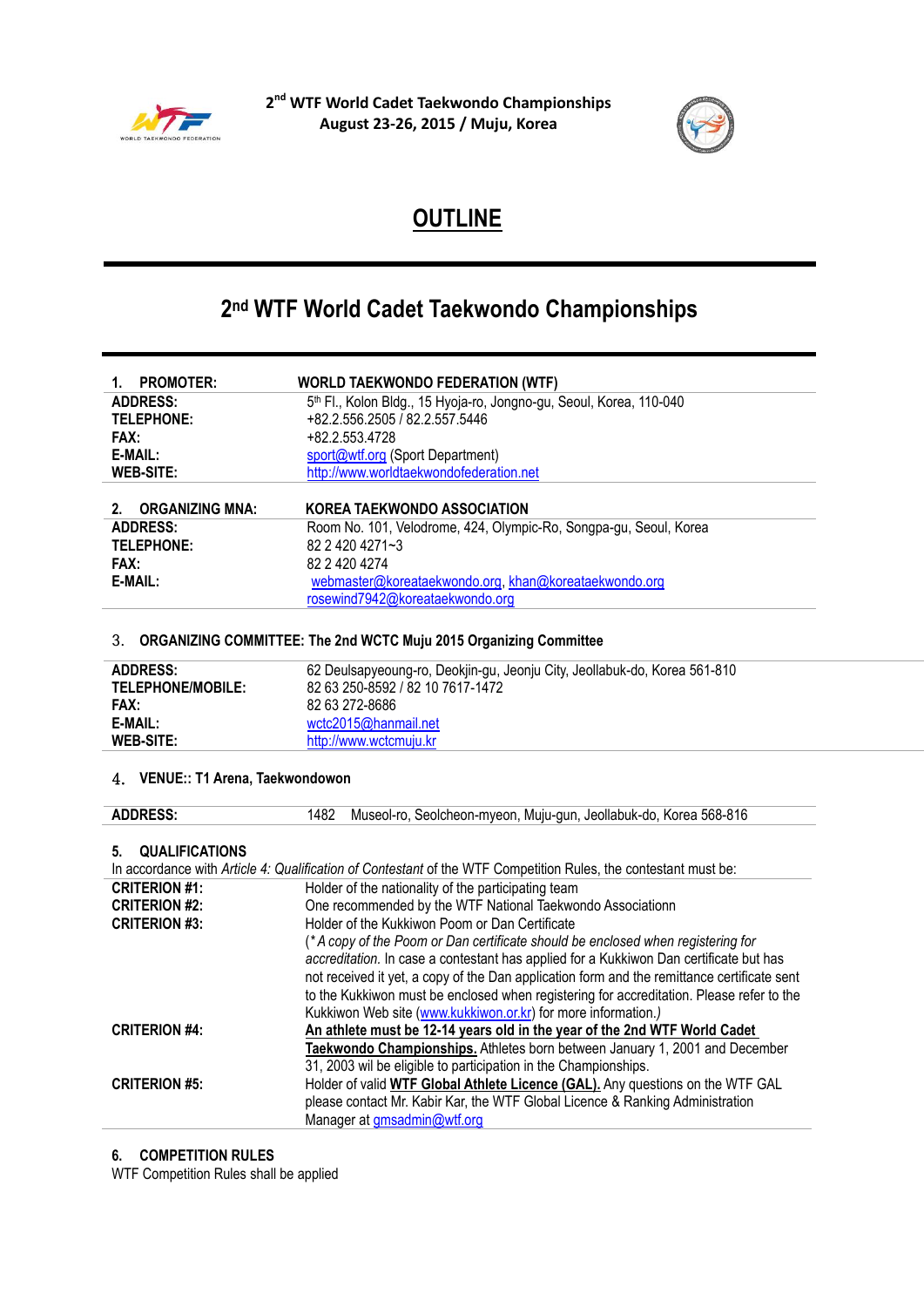



#### **7. METHOD OF COMPETITION**

i. Single elimination system

#### **8. CONTEST TIME**

i. 1 minute 30 seconds x 3 rounds with 1 minute break

#### **9. WEIGHT DIVISIONS**

| Men's division |                                | Women's division |                                |  |
|----------------|--------------------------------|------------------|--------------------------------|--|
| Under 33kg     | Not exceeding 33kg             | Under 29kg       | Not exceeding 29kg             |  |
| Under 37kg     | Over 33kg & not exceeding 37kg | Under 33kg       | Over 29kg & not exceeding 33kg |  |
| Under 41kg     | Over 37kg & not exceeding 41kg | Under 37kg       | Over 33kg & not exceeding 37kg |  |
| Under 45kg     | Over 41kg & not exceeding 45kg | Under 41kg       | Over 37kg & not exceeding 41kg |  |
| Under 49kg     | Over 45kg & not exceeding 49kg | Under 44kg       | Over 41kg & not exceeding 44kg |  |
| Under 53kg     | Over 49kg & not exceeding 53kg | Under 47kg       | Over 44kg & not exceeding 47kg |  |
| Under 57kg     | Over 53kg & not exceeding 57kg | Under 51kg       | Over 47kg & not exceeding 51kg |  |
| Under 61kg     | Over 57kg & not exceeding 61kg | Under 55kg       | Over 51kg & not exceeding 55kg |  |
| Under 65kg     | Over 61kg & not exceeding 65kg | Under 59kg       | Over 55kg & not exceeding 59kg |  |
| Over 65kg      | Over 65kg                      | Over 59kg        | Over 59kg                      |  |

#### **10. CONDITIONS FOR PARTICIPATING TEAMS**

i. Round-trip Airfare and Accommodation Round trip airfare and and accommodation charges of room and board shall be borne by the participating National Association.

#### ii. Ground transportation

Ground transportation will be provided for national teams on arrival and departure free of charge, only for teams who book via the official event agent and provided that the Organizing Committee has been informed of the date, time, and flight number of the national team's arrival and departure.

#### **11. WTF GLOBAL LICENCE & ONLINE REGISTRATION**

#### WTF Global Licence Registration

i. All Athletes and Team officials must first be registered with a WTF Global Athlete Licence (GAL) or Global Official Licence (GOL).

#### WTF Online Registration

ii. National Team Entry will only be accepted through the WTF online registration system and registration is only possible with a valid WTF Global Licence. National Team GMS administrators will be notified via email once online registration is open.

#### **12. ENTRY FEES**

i. The OC shall collect the entry fees from the participating national teams. The national team shall pay an entry fee to the Organizing Committee by **cash in US\$ only** at the accreditation center(s) in Muju, Korea prior to the start of the Championships. Athletes shall not be allowed to compete without successful payment of entry fee to the Organizing Committee.

DISCOUNTED REGISTRATION FEES: A discount will be given to national teams that complete their registration during this period.

- \$40 USD per athlete
- Discounted entry fee period will begin on Thursday **4 th June 2015.**
- Discounted entry fee period will end on Wednesday **10th June 2015,** 17:00 Local Swiss Time.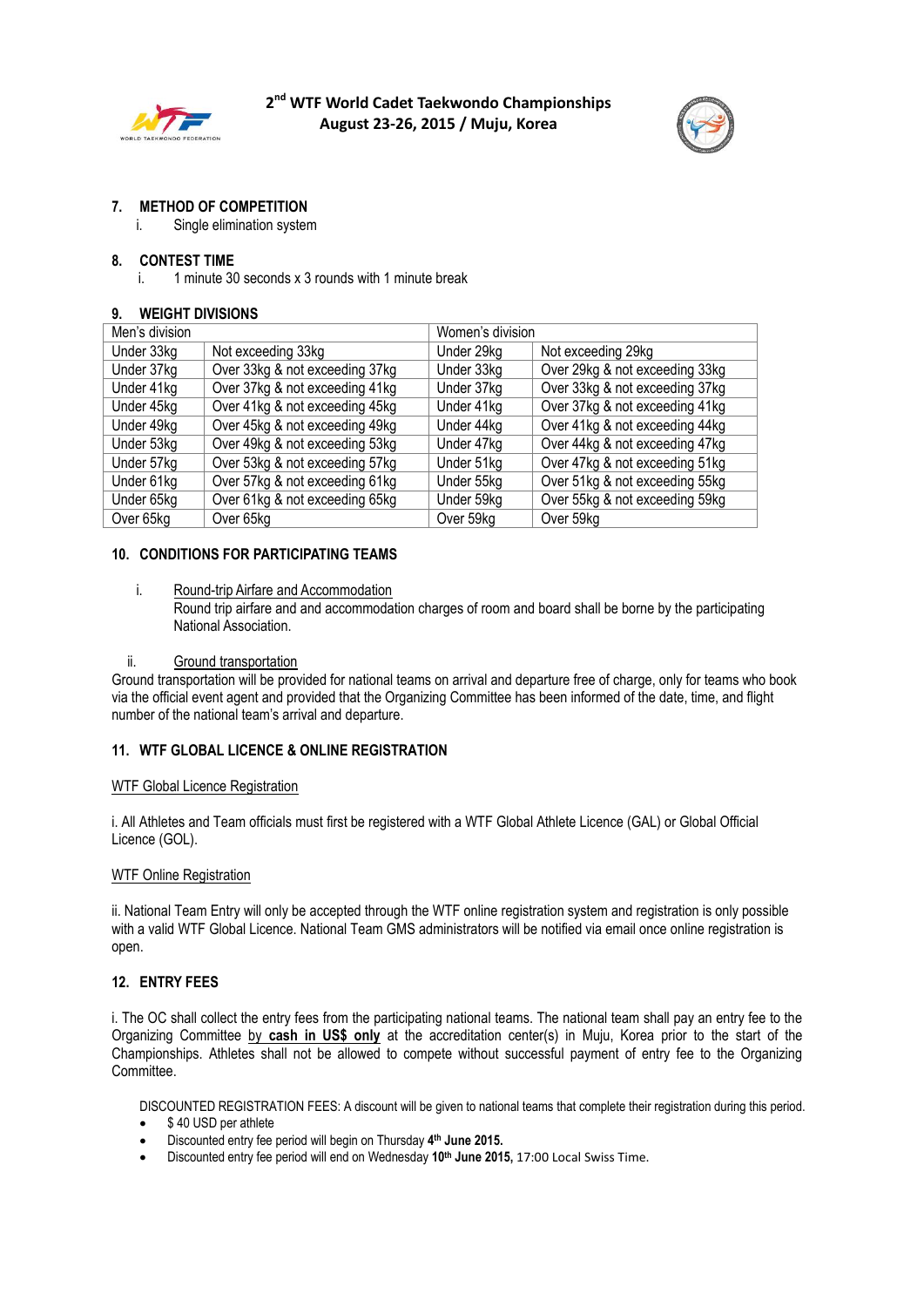



REGULAR ENTRY FEES: The national teams completing their registration during this period will be charged the regular registration fee.

- $\bullet$  \$ 50 USD per athlete.
- Regular entry fee period will begin on Thursday **11th June 2015.**
- Regular entry fee period will end on Wednesday **15th July 2015**.

#### **13. ENTRY DEADLINES & IMPORTANT DATES**

- i. Entry deadline is **July 15th , 2015, 5pm local time in Switzerland** Entry submission after this date/time will not be accepted under any circumstances.
- ii. Late replacement due to injury shall be handled case by case.
- iii. The registered athletes or team officials may be replaced **without penalty** until **July 15th, 2015.**
- iv. Entry fee of US\$50 per athlete will not be charged in case of cancellation of participation until July 15<sup>th</sup>, 2015
- v. Entry fee must be paid in case of the notice of cancellation of participating athletes after July15<sup>th</sup>, 2015 or noshow.

Athletes: Member National Associations can submit entry for a maximum of 10 male and 10 female athletes. No additional athletes will be accepted. No reserve athlete is accepted. No entry will be accepted or modified during on-spot registration.

Team officials: Member national association can register online for maximum one (1) Head of team per country, one (1) manager per team, two (2) coaches per team, one (1) team doctor per team, one (1) trainer per team & MNA officials: three (3) Member National Association (MNA) officials per country & four (4) Member National Association (MNA) Guests can be registered online.

In case of exceeding this number, **US\$100** will be charged per person before issuance of the accreditation card. **US\$100** will be charged per team official registered onsite. Any changes or replacement made to officials onsite will be charged **US\$100** per change.

**Any WTF Global Licence registration completed onsite will be charged a \$100 onsite processing fee for each WTF Global Licence required on top of the WTF Global Licence fee.**

#### **14. CLASSIFICATION OF RESULTS**

i. Individual Awards

|                        | Medals will be awarded to the top four athletes in the respective weight category of the pertinent championships: |
|------------------------|-------------------------------------------------------------------------------------------------------------------|
| 1 <sup>st</sup> PLACE: | <b>GOLD MEDAL &amp; CERTIFICATE</b>                                                                               |
| 2nd PLACE:             | SILVER MEDAL & CERTIFICATE                                                                                        |
| 3rd PLACE:             | BRONZE MEDAL & CERTIFICATE                                                                                        |
| 3rd PLACE:             | BRONZE MEDAL & CERTIFICATE                                                                                        |

#### ii. Team Awards

Based on the point system below, the top five (5) teams of the Men's division and the top five (5) teams of the Women's division will receive trophies:

| <b>RATIONALE</b>                                       | <b>NO. OF POINTS AWARDED</b> |
|--------------------------------------------------------|------------------------------|
| For every contestant who passed the official weigh-in: |                              |
| For every win (including byes):                        |                              |
| For every Gold Medal:                                  |                              |
| For every Silver Medal:                                |                              |
| For every Bronze Medal:                                |                              |

Other prizes, such as the "Good Fighting Spirit Prize", "Active Participation Prize", MVPs and Best Referees and Best Coaches may be awarded to selected teams and individuals.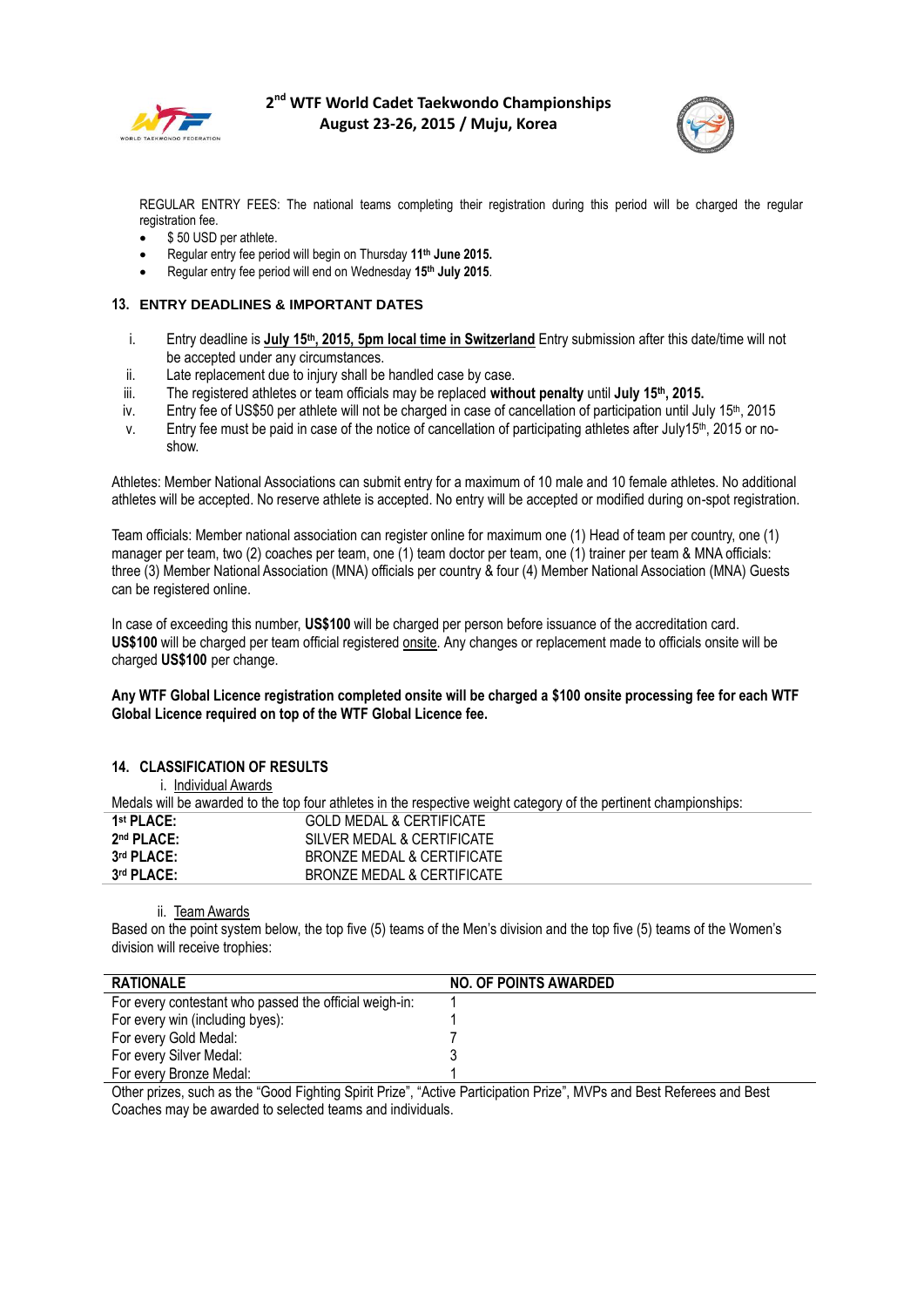



#### **15. TEAM ENTRIES PER COUNTRY (MAXIMUM 40 MEMBERS)**

| <b>POSITION</b>      | <b>MAX. NO. OF MEMBERS</b><br><b>MALE</b> | <b>MAX. NO. OF MEMBERS</b><br><b>FEMALE</b> |
|----------------------|-------------------------------------------|---------------------------------------------|
| <b>HEAD OF TEAM:</b> |                                           |                                             |
| MANAGER:             |                                           |                                             |
| COACH:               |                                           | າ                                           |
| TRAINER:             |                                           | າ                                           |
| TEAM DOCTOR:         |                                           |                                             |
| <b>MNA OFFICIALS</b> |                                           |                                             |
| <b>MNA GUESTS</b>    |                                           |                                             |
| CONTESTANTS:         | 10                                        | 10                                          |

#### **16. INTERNATIONAL REFEREES**

The WTF will appoint a total of 60 International Referees. The appointed international referees shall officiate at the 2<sup>nd</sup> WTF World Cadet Taekwondo Championships; the following conditions shall apply:

- i. International Referees are required to pay for their own roundtrip airfares.
- ii. The Organizing Committee shall pay for the expenses for seven (7) nights' stay of room and board. **Check-in: August 20 / Check-out: August 27**
- iii. The Organizing Committee shall pay a per diem of US\$100 to the selected International Referees for competition period (total four days; US\$400 per referee).

#### **17. TECHNICAL DELEGATE AND COMPETITION SUPERVISORY BOARD**

The WTF will appoint one (1) Technical Delegate and up to four (4) members of the Competition Supervisory Board. The following conditions shall apply:

- i. The Organizing Committee shall pay for the expenses for up to seven (8) nights' stay of room and board. **Check-in from: August 19 / Check-out: August 27.**
- ii. The Organizing Committee shall pay a per diem of US\$100 to the Technical Delegate and the members of the Competition Supervisory Board for competition period (total four days; US\$400 per person).

#### **18. WTF-RECOGNIZED TAEKWONDO UNIFORM (***DOBOK***) AND PROTECTIVE EQUIPMENT**

- i. Protector and Scoring System (PSS) will be used for the Championships.
- ii. Participating contestants are required to wear WTF-recognized doboks and WTF-recognized protective equipment. The latest version of WTF-recognized manufacturers' list is available at the website of WTF ([http://www.worldtaekwondofederation.net/recognized\)](http://www.worldtaekwondofederation.net/recognized)
- iii. The Organizing Committee will provide Protector and Scoring System (PSS) and the face shield head protector to the participating contestants. Participating contestants are required to bring their own groin guards, mouthpieces, gloves, sensing socks and shin and forearm guards for their personal use.
- iv. Before entering the field of play, all contestants will proceed to the inspection desk for inspection of their doboks and protective equipment. **Any contestant who wears unofficial doboks or protective equipment will not be permitted to compete.** Organizing Committee shall prepare white masking tapes to cover up any kind of identification of the manufacturers not recognized by the WTF.
- v. Instant Video Replay (IVR) System will be used.

#### **19. IDENTIFIATION OF NOC CODE AND MANUFACTURER**

- i. National flag shall be located between 3cm and 3.4cm below the right shoulder line of upper garment.
- ii. NOC Code is a three-letter National Olympic Committee abbreviation, and it shall be printed at the back in black and centred at 5cm or higher from the bottom line of the upper garment within the size of 30cm width x 12cm height. The font of the letters shall be in bold "Verdana".
- iii. Manufacturer's identification (name, designation trademark, logo or any distinctive sign of the manufacturer) shall be located one per garment within 20cm<sup>2</sup> except at the location of the WTF logo.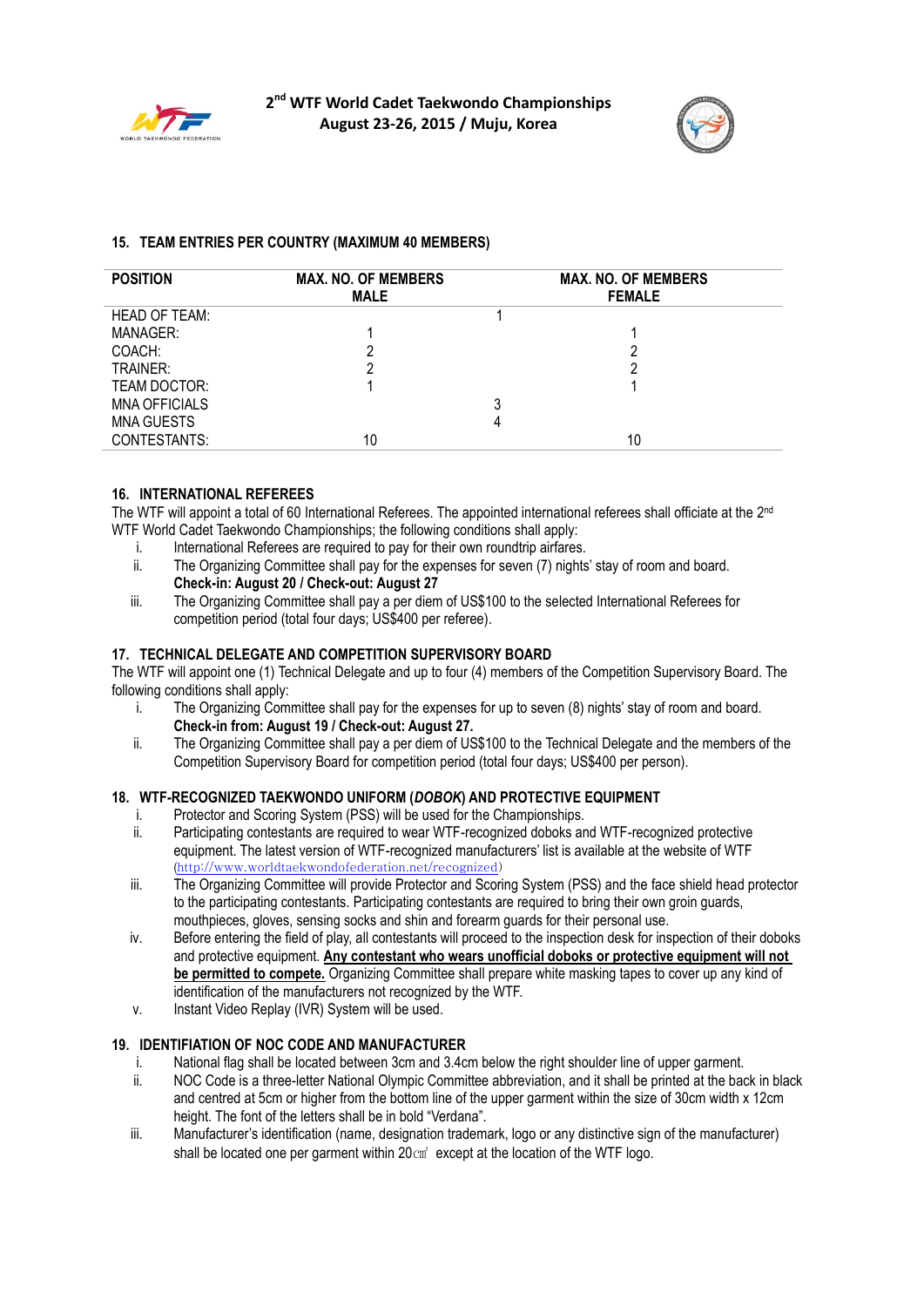



# **20. ANTI-DOPING**

- i. The WTF Anti-Doping Rules, and where necessary the Code of the World Anti-Doping Agency, shall apply throughout the competitions.
- ii. TUE (Therapeutic Use Exemption)

Athletes who take any substance or medicine listed in the "Prohibited List" of the WTF Anti-Doping Rules and Anti-Doping Code of World Anti-Doping Agency (WADA) for therapeutic purposes are requested to visit the website of WADA and make online filing of their TUE applications on ADAMS [http://www.wada](http://www.wada-ama.org/en/ADAMS/)[ama.org/en/ADAMS/](http://www.wada-ama.org/en/ADAMS/) and report to the WTF Anti-Doping Coordinator at [marcoienna@wtf.org](mailto:marcoienna@wtf.org) *by no later than July 24, 2015*. For more details, please see the following page of the WTF website:

[http://www.wtf.org/wtf\\_eng/site/anti\\_doping/06\\_therapeutic\\_use\\_exemptions.html](http://www.wtf.org/wtf_eng/site/anti_doping/06_therapeutic_use_exemptions.html)

For ADAMS login, please contact National Anti-Doping Organization (NADO) in your country or WTF AntiDoping Coordinator a[t marcoienna@wtf.org.](mailto:marcoienna@wtf.org)

## **21. HEAD OF TEAM MEETING & DRAWING OF LOTS SESSION**

- i. The head of team meeting and the drawing of lots session shall be conducted two (2) days prior to the start of the championships that is August 21, 2015, in the presence of the WTF officials and the representatives of the participating nations.
- ii. The method and order of the draw may be changed depending on the decision of the Technical Delegate.
- iii. Depending on the decision of the Technical Delegate, WTF officials or Organizing Committee volunteers could be designated to draw lots on behalf of the officials of the participating nations who are not present at the time of the lot drawing session.

# **22. WEIGH-IN**

- i. Weigh-in of the contestants shall take place on the day before their respective weight category.
- ii. During the weigh-in, male contestants shall wear underpants and female contestants shall wear underpants and brassieres. However, contestants may weigh-in in the nude if they want to do so.

## **23. INDEMNITIES**

- i. The respective national taekwondo associations shall be responsible for ensuring that their participants have validly completed and signed the official participation forms, thus indemnifying the organizers and its officials and/or staff/ volunteers, WTF and/or its officials/ staff, any Technical Officials and other contestants of the Championships from any claims of injuries, losses, fatalities or otherwise arising in the course of participation in this championships or any activities thereto.
- ii. The respective national taekwondo associations shall be responsible for ensuring that all officials and participants are covered with effective travel & medical insurance coverage.
- iii. Participants without proper participation entry forms and effective insurance coverage will not be allowed to compete at the championships.
- iv. The Organizing Committee will acquire general Public Liability event insurance.

## **24. NATIONAL FLAG AND ANTHEM**

Every participating national taekwondo association is required to bring along the following items for use at the Opening and/or Closing ceremonies:

- i. Two (2) IOC-recognized national flags
	- Size: 90cm x 130cm
- ii. CD or DVD of the pertinent IOC-recognized national anthem
- iii. Items that mentioned in i, ii are need to be submitted to the Organizing Committee at the on-site registration center in Muju.

## **25. ACCOMMODATION**

The participating teams are required to submit the hotel reservation to Organizing Committee by **no later than July 15, 2015**. The list of official hotels and hotel reservation forms are included in this invitation package.

## **26. VISA INFORMATION**

The Visa Guideline and Appendices are included in this invitation package.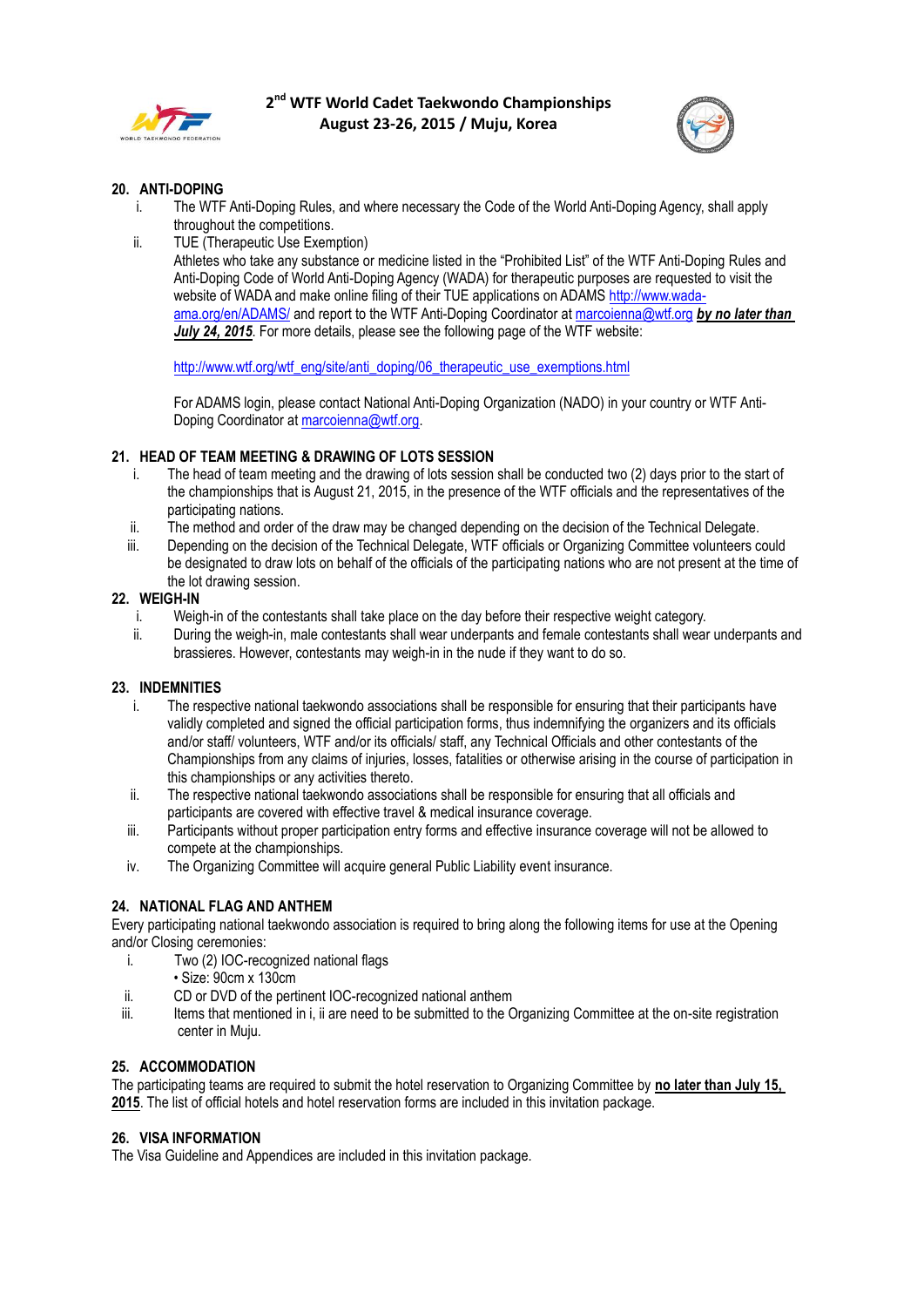



## **27. ATHLETE REPLACEMENT**

In the event that the registered athletes should be replaced with another due to injuries, the Member National Association can officially request to the WTF for the replacement by **no later than August 9, 2015** by submitting 'Late athlete replace form' together with certification in English from the medical doctor to sport@wtf.org with attention to WTF Sport Director. The decision on the acceptance will be made after evaluation of the submitted documents.

# **28. COACH's ATTIRE**

All Coaches are required to wear formal suit such as tie, jacket, dress shirt (long or short), and trouser from semifinal matches. If any coach refuses to wear abovementioned attire, he or she won't be allowing to coaching.

# 29**. TEAM DOCTOR's MEETING**

In order to receive accreditation card, all registered team doctors or physicians must attend team doctor's meeting on August 22, 2015.

.Attachments

- 1. Timetable
- 2. Athlete Late Replacement Form

## **TIMETABLE (SUBJECT TO CHANGE)**

2<sup>nd</sup> WTF World Cadet Taekwondo Championships August 23-26, 2015 / Muju, Korea

| Date         | <b>Time</b> | <b>Event</b>                                            | Place                      |
|--------------|-------------|---------------------------------------------------------|----------------------------|
| August 20-22 | 0900-1800   | Arrival and registration of teams                       | <b>Registration Center</b> |
| August 20-22 | 0900-1800   | Training                                                | <b>TBC</b>                 |
| August 21-22 | 0900-1800   | Referee meeting and training                            | Taekwondowon               |
| August 21    | 1400-1800   | Head of Team Meeting and Drawing of Lots                | <b>TBC</b>                 |
| August 22    | 1000-1200   | Weigh-in for M-65kg, M+65kg, F-29kg, F-33kg, F-51kg     | T1 Arena                   |
| August 22    | 1400-1600   | Team Doctor's Meeting                                   | <b>TBC</b>                 |
| August 23    | 0900-1230   | Competitions for M-65kg, M+65kg, F-29kg, F-33kg, F-51kg | T1 Arena                   |
|              | 1000-1200   | Weigh-in for M-33kg, M-37kg, M-53kg, F-41kg, F-47kg     | T1 Arena                   |
|              | 1230-1400   | Lunch break                                             |                            |
|              | 1400-1630   | Round of 16 and quarterfinals                           | T1 Arena                   |
|              | 1630-1800   | <b>Opening Ceremony</b>                                 | T1 Arena                   |
|              | 1830-2100   | Semi-finals and finals                                  | T1 Arena                   |
| August 24    | 0900-1230   | Competitions for M-33kg, M-37kg, M-53kg, F-41kg, F-47kg | T1 Arena                   |
|              | 1000-1200   | Weigh-in for M-41kg, M-45kg, F-44kg, F-55kg, F-59kg     | T1 Arena                   |
|              | 1230-1400   | Lunch break                                             |                            |
|              | 1400-1830   | Round of 16 and quarterfinals                           | T1 Arena                   |
|              | 1830-2100   | Semi-finals and finals                                  | T1 Arena                   |
| August 25    | 0900-1230   | Competitions for M-41kg, M-45kg, F-44kg, F-55kg, F-59kg | T1 Arena                   |
|              | 1000-1200   | Weigh-in for M-49kg, M-57kg, M-61kg, F-37kg, F+59kg     | T1 Arena                   |
|              | 1230-1400   | Lunch break                                             |                            |
|              | 1400-1830   | Round of 16 and quarterfinals                           | T1 Arena                   |
|              | 1830-2100   | Semi-finals and finals                                  | T1 Arena                   |
| August 26    | 0900-1230   | Competitions for M-49kg, M-57kg, M-61kg, F-37kg, F+59kg | T1 Arena                   |
|              | 1230-1400   | Lunch break                                             |                            |
|              | 1400-1600   | Round of 16 and quarterfinals                           | T1 Arena                   |
|              | 1600-1830   | Semi-finals and finals                                  | T1 Arena                   |
|              | 1900        | <b>Closing Ceremony</b>                                 | T1 Arena                   |